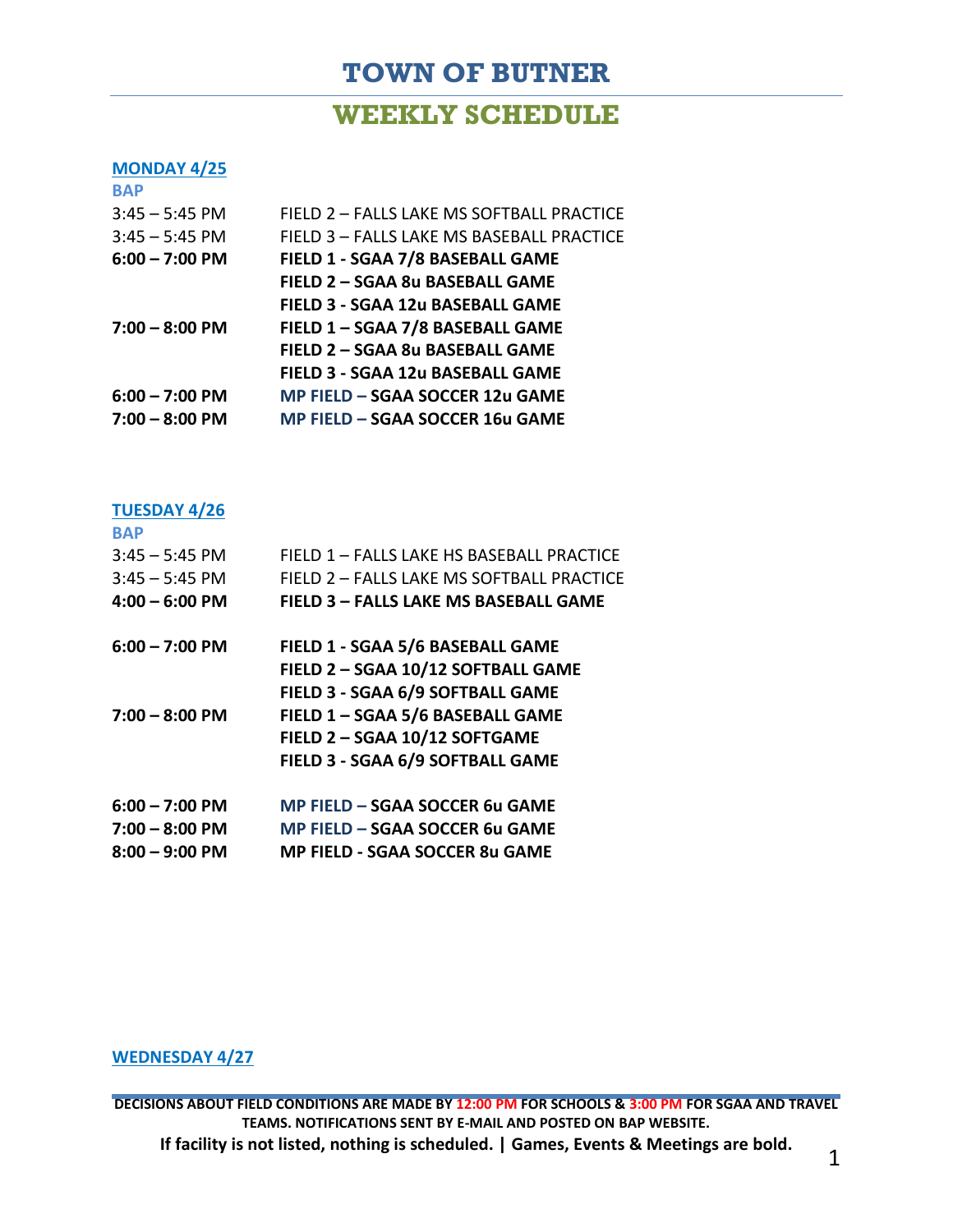## **TOWN OF BUTNER**

## **WEEKLY SCHEDULE**

#### **BAP**

| $7:00 - 8:00$ PM | MP FIELD - SGAA SOCCER 16u GAME           |
|------------------|-------------------------------------------|
| $6:00 - 7:00$ PM | MP FIELD - SGAA SOCCER 12u GAME           |
| $4:00 - 6:00$ PM | MP FIELD - ALTEC DISCUS GAME/PLAY         |
| $3:45 - 5:45$ PM | FIELD 3 - FALLS LAKE MS BASEBALL PRACTICE |
| $3:45 - 5:45$ PM | FIELD 1 - FALLS LAKE HS BASEBALL PRACTICE |

#### **THURSDAY 4/28**

| <b>BAP</b>       |                                              |
|------------------|----------------------------------------------|
| $3:45 - 5:45$ PM | FIELD 1 - FALLS LAKE HS BASEBALL PRACTICE    |
| $3:45 - 5:45$ PM | <b>FIELD 3 - FALLS LAKE MS BASEBALL GAME</b> |
| $6:00 - 7:00$ PM | FIELD 1 - SGAA 7/8 BASEBALL GAME             |
|                  | FIELD 2 - SGAA 7/8 BASEBALL GAME             |
|                  | FIELD 3 - SGAA 9/12 BASEBALL GAME            |
| $7:00 - 8:00$ PM | FIELD 1 - SGAA 9/12 BASEBALL GAME            |
|                  | FIELD 2 - SGAA 7/8 BASEBALL GAME             |
|                  | FIELD 3 - SGAA 9/12 BASEBALL GAME            |
| $6:00 - 7:00$ PM | MP FIELD - SGAA SOCCER 6u GAME               |
| $7:00 - 8:00$ PM | MP FIELD - SGAA SOCCER 8u GAME               |
| $8:00 - 9:00$ PM | <b>MP FIELD - SGAA SOCCER 10u GAME</b>       |
|                  |                                              |

#### **FRIDAY 4/29**

| <b>BAP</b>       |                                       |
|------------------|---------------------------------------|
| $4:00 - 6:00$ PM | FIELD 3 - FALLS LAKE MS BASEBALL GAME |

### **SATURDAY 4/30**

**DECISIONS ABOUT FIELD CONDITIONS ARE MADE BY 12:00 PM FOR SCHOOLS & 3:00 PM FOR SGAA AND TRAVEL TEAMS. NOTIFICATIONS SENT BY E-MAIL AND POSTED ON BAP WEBSITE. If facility is not listed, nothing is scheduled. | Games, Events & Meetings are bold.** <sup>2</sup>